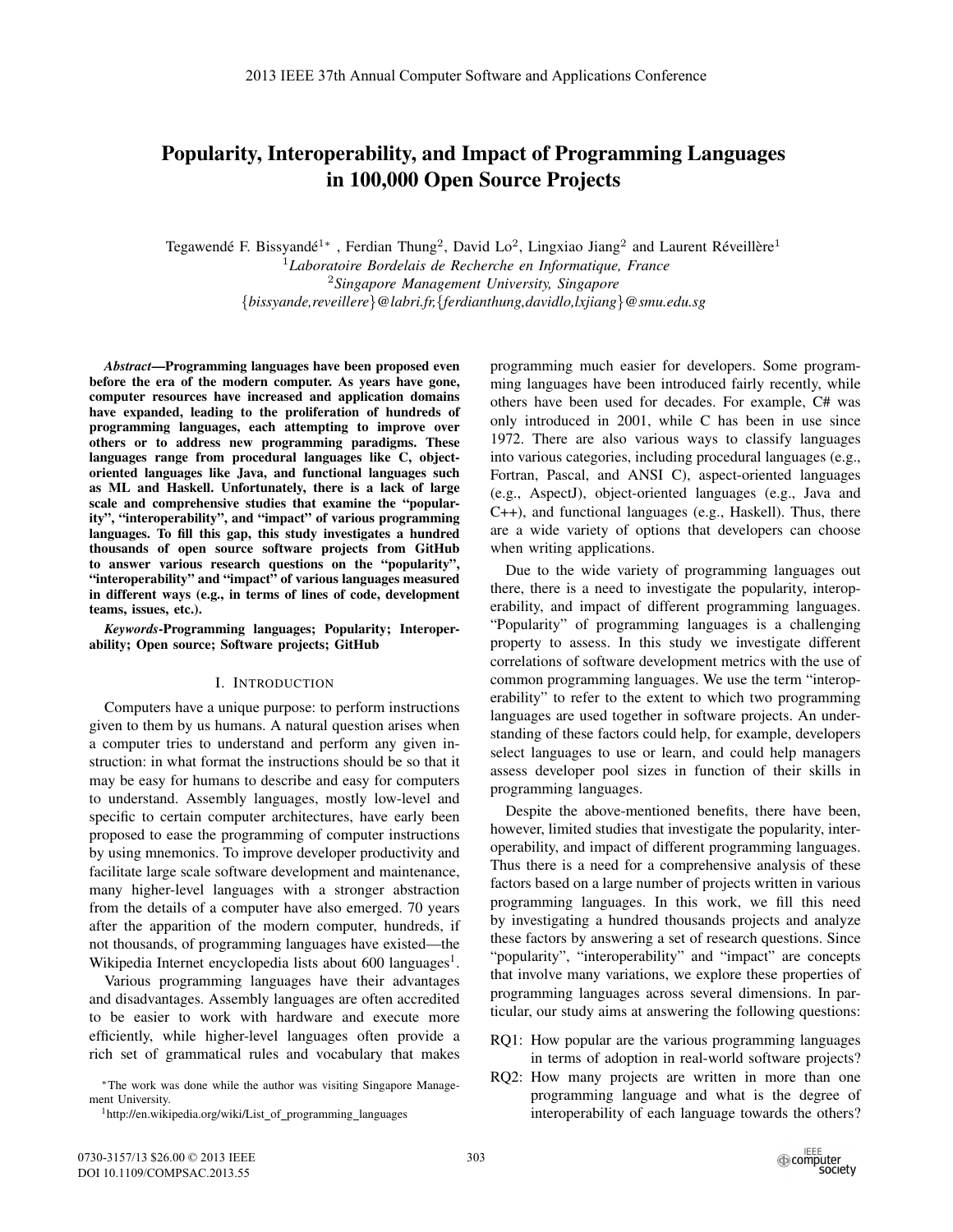- RQ3: Is there a correlation between the programming language used and the project success?
- RQ4: What is the correlation between the programming language used and the number of issue reports?
- RQ5: How does the programming language correlate with the size of the development team?

A previous study related to ours is the TIOBE programming community index which ranks various programming languages [15]. The ranking is based on "the number of skilled engineers world-wide, courses, and third-party vendors".2 The rank is computed by performing searches on a number of search engines including Google, Bing, Yahoo!, Wikipedia, Amazon, YouTube, and Baidu. The data used by TIOBE is not freely available and we could not find a description of the exact methodology for the ranking on TIOBE's site. Different from TIOBE's ranking, we investigate the popularity, interoperability, and impact of programming languages from a different angle: we do not look into search engines or analyze skilled engineers, courses, or third party vendors; rather, we analyze a hundred thousands of open source software projects. We believe that analyzing actively developed software artifacts is a promising way to understand how programming languages *are* being used. We describe our approach in detail in this paper and make our data publicly available<sup>3</sup>. Conway has also provided a ranking of languages based only on their appearance in GitHub projects [2]. In this study we further investigate the amount of lines of code written for each language.

Our study is made possible by the availability of a large amount of data in GitHub. Millions of projects are publicly available for download in GitHub. There are small and large projects; large ones include the Linux kernel (with over 10,000,000 lines of code written by more than 9,000 contributors). The availability of a wealth of project data allows us to explore a variety of interesting questions on the popularity and impact of various programming languages. We are however aware that the findings based on these open source projects are only meant to shed light, to some extent, on the usage of common programming languages. Some languages might be under-represented in the dataset of projects because of the constraints in their development context. For example, the VHDL language, which is seldom in our dataset, is widespread for embedded systems in the industry, a domain that tend not to publish their work to open source platforms. Aside from such cases, our study provides a clear picture on the popularity of programming languages in public domain.

For this study, we have obtained 100,000 git repositories from GitHub. We have analyzed the contents of each of the git repositories to find software code. We count the numbers of lines of code written in various programming languages. Based on this information, we can answer our formulated questions related to the popularity and interoperability of programming languages. We also collect various information related to project success, reported issues, and team sizes. The contributions of this work are as follows:

- 1) As far as we know, we are the first to analyze the popularity of various programming languages by analyzing a hundred thousands of open source software projects. We report the popularity of various programming languages in various dimensions: the numbers of projects written in a language, the numbers of lines of code written in a language, and the numbers of developers that "read"/"write" a language.
- 2) We analyze the interoperability of various programming languages based on projects that are developed using more than one programming language. We measure how close a pair of programming languages are based on their interoperability.
- 3) We describe the correlation between programming languages and project "success" in the developer community, reported bugs, and development team sizes.

The rest of this paper is organized as follows. In Section II, we provide preliminary information on various programming languages and GitHub. In Section III, we elaborate the methodology of our empirical study. In Section IV, we present the results of our study. We list the threats to validity in Section V. Section VI discusses related work. We conclude and describe future work in Section VII.

#### II. PRELIMINARIES

In this section, we introduce various programming languages, and briefly describe GitHub and the kind of projects it hosts.

# *A. Programming Languages*

Programming languages define the grammar and semantics used by human beings to communicate and interact with machines. Programming languages, such as the one used by Ada Lovelace in her first program [5], have existed before the invention of modern computers in the 1940s. With the advent of the computer, programmers started to use assembly languages. Seventy years later, hundreds of programming languages have been invented. While some have been discarded with the arrival of their better alternatives, others have kept their usage trends. A few more recent programming languages have quickly gained momentum in the last years.

Each programming language belongs to a category that is more or less suitable for different programming tasks and computing environments. We only focus on 30 commonly known programming languages that appear in our dataset. Table I describes each language, its category, and its year of apparition. The oldest one, Fortran, was proposed 56 years ago, while the most recent, C# appeared about 10

<sup>2</sup>http://www.tiobe.com/index.php/content/paperinfo/tpci as of June 2012 3Upon request.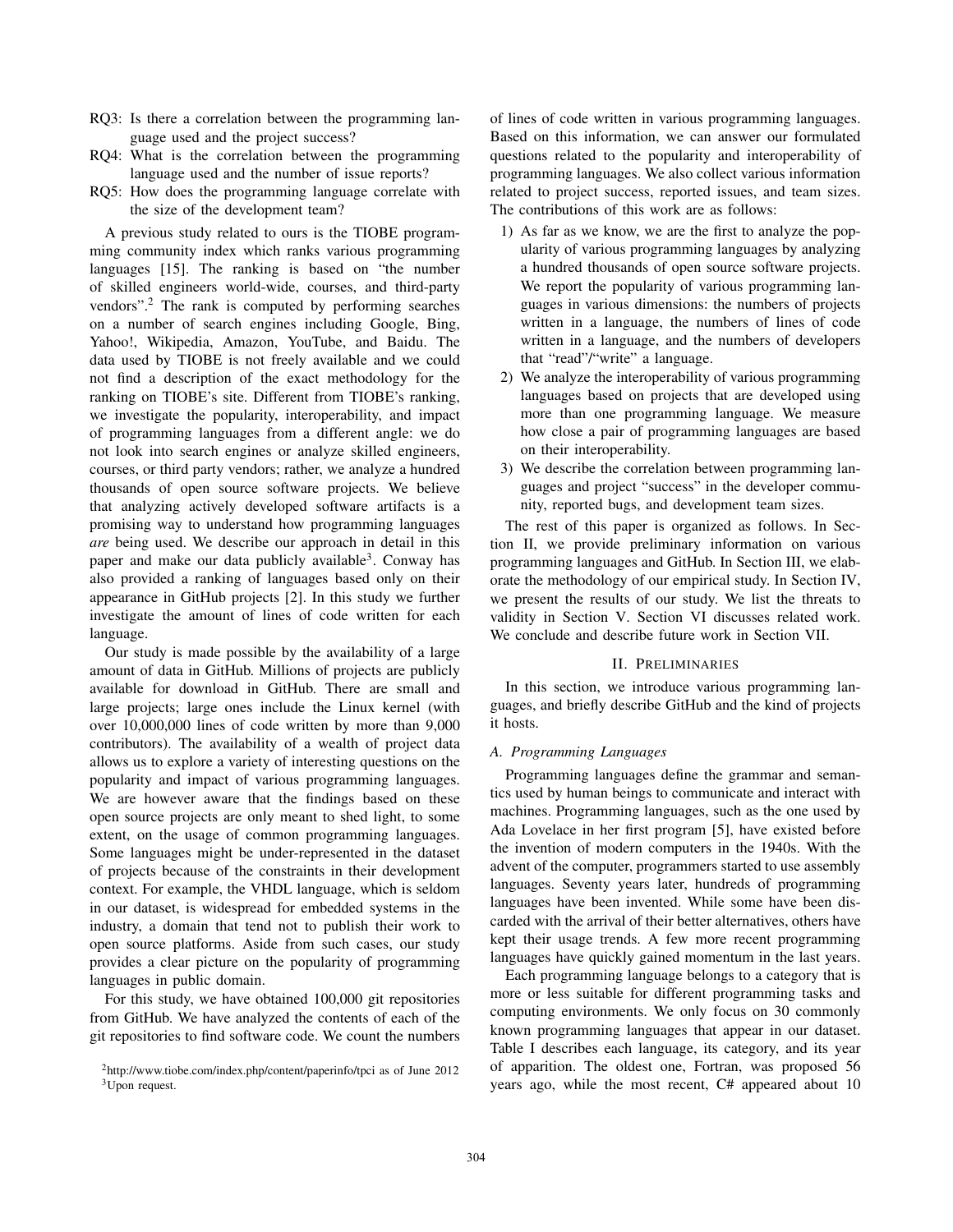Table I 30 COMMON PROGRAMMING LANGUAGES

| Language         | <b>Main classifications</b>           | Appearance |
|------------------|---------------------------------------|------------|
| Fortran          | Imperative / Procedural               | 1957       |
| Lisp             | Functional / Interpreted              | 1958       |
| COBOL            | Imperative / Compiled                 | 1959       |
| Yacc             | Syntax handling                       | 1970       |
| Pascal           | Imperative / Procedural               | 1970       |
| ANSI C           | Imperative / Procedural               | 1972       |
| MT.              | Functional / Compiled                 | 1973       |
| Sed              | Command Line/Parsing                  | 1973       |
| Lex              | Lexical analysis                      | 1975       |
| Shell (sh)       | Command Line / Interpreted            | 1977       |
| Awk              | Rule based / Scripting                | 1977       |
| C Shell (csh)    | Command Line / Interpreted            | 1978       |
| Ada              | Concurrent                            | 1980       |
| VHDT.            | Dataflow                              | 1980s      |
| Modula-3         | Imperative / Object-Oriented          | 1980s      |
| $C++$            | Imperative / Object-Oriented          | 1983       |
| Perl             | Imperative / Object-Oriented          | 1983       |
| Objective-C      | Object-oriented                       | 1983       |
| Erlang           | Functional / Compiled                 | 1986       |
| Tcl              | Scripting                             | 1988       |
| Expect (exp)     | Scripting / Automation                | 1990       |
| Haskell          | Functional                            | 1990       |
| Python           | Interpreted / Object-Oriented         | 1991       |
| Fortran 90 (f90) | Imperative                            | 1991       |
| JavaScript       | Object-Oriented                       | 1995       |
| Java             | Object-Oriented                       | 1995       |
| PHP              | Imperative                            | 1995       |
| Ruby             | Imperative                            | 1995       |
| JSP              | Imperative                            | 1999       |
| C#               | Imperative/Functional/Object-Oriented | 2001       |

years ago. These languages are classified into categories with functional and object-oriented features, compiled and interpretive designs, scripting and execution purposes, etc.

Given the capabilities of general purpose programming languages, a programming task can often be implemented in any of them. Then, why a language would be preferred against another? It is important to understand such a question as it may provide insights for designing better languages. Before understanding "why", it is important to know what the "popular" programming languages are and what the impact of a language is on the evolution of a project, which are the topics of this paper.

# *B. GitHub*

GitHub is a project hosting site that has introduced the concept of *social coding* by providing many developerfriendly features. It can be viewed as a socio-technical network. GitHub has thus gained a wide acceptance and adoption among developers, and its website indicates that it is currently<sup>4</sup> hosting more than  $3,000,000$  project repositories. Thanks to GitHub's extensive REST  $[4]$  APIs<sup>5</sup>, we are able to identify about 1,300,000 million repositories whose contents are publicly available for use.

GitHub uses *git* [7] as its revision control system for source code versioning. It enables *forking*, which allows to create copies of repositories, and it supports *pull requests* for merging changes from copies to the source repository, to facilitate contributions from developers who are not project team members. Aside from source code revision control, GitHub integrates common software development facilities, such as bug/issue trackers and wiki pages.

A large number of projects, such as those from the Apache community, which are developed outside the GitHub platform, i.e., autonomously or on other platforms such as Sourceforge, have their repositories mirrored in GitHub. This fact indicates that by using GitHub projects, we do not limit ourselves to the GitHub community or to git. Furthermore, a number of famous companies such as  $Facebook^{TM}$  host open source versions of their projects on GitHub. This suggests that our project dataset contains projects managed by diverse communities. While the large number of projects hosted by GitHub and its extensive APIs for accessing the projects enable large studies like ours, there are still some challenges that we need to address, such as (1) collecting and managing huge amount of data, and (2) inferring important information which are not directly available from the APIs, such as the number of source lines of code in a project.

## III. METHODOLOGY

To perform our empirical study, we need a large number of projects that may represent the universe of all projects. The software projects should be written for various purposes by diverse teams in a variety of languages. We have done a manual exploratory survey of the projects on GitHub, investigating the development teams, the application domains and the range of programming languages used in the projects. We have thus found that projects hosted by GitHub are very diverse and thus suitable to the requirements of our study. We have also found that GitHub is used as the main development platform for over a million projects, and that it may also be used as a mirror for popular projects, such as Apache or Linux.

For our study, we consider the first 100,000 projects returned by the GitHub APIs. There appears to be no distinct ordering scheme in the returned list of projects<sup>6</sup> which also vary on subsequent requests. Given these projects, we extract several types of information for each project:

*General project information:* Each repository is monitored by GitHub and tracked based on different features. In this paper, we consider the concepts of *watchers* and *forks*. "Watchers" is a metric for measuring interest and activity in a project. It gives an indication of the amount of attention that is given to a project by the developer community: an aspect of project "success". Watchers typically use project releases, report bugs, and incidentally promote the project in their socio-technical network. "Forks" is a metric for measuring the active involvement of the developer community in the growth of a project's code base and the improvement of its quality. While these metrics are not absolute, they provide good insights on the "success" of a project.

*Source Lines of code:* To compute the number of physical source lines of code (sloc), we download each project's code repository and rely on the SLOCCount<sup>7</sup> tool.

<sup>4</sup>http://github.com as of June 2012

<sup>5</sup>http://developer.github.com

<sup>&</sup>lt;sup>6</sup>The list is available at http://momentum.labri.fr/orion/project\_list.txt

<sup>7</sup>http://www.dwheeler.com/sloccount/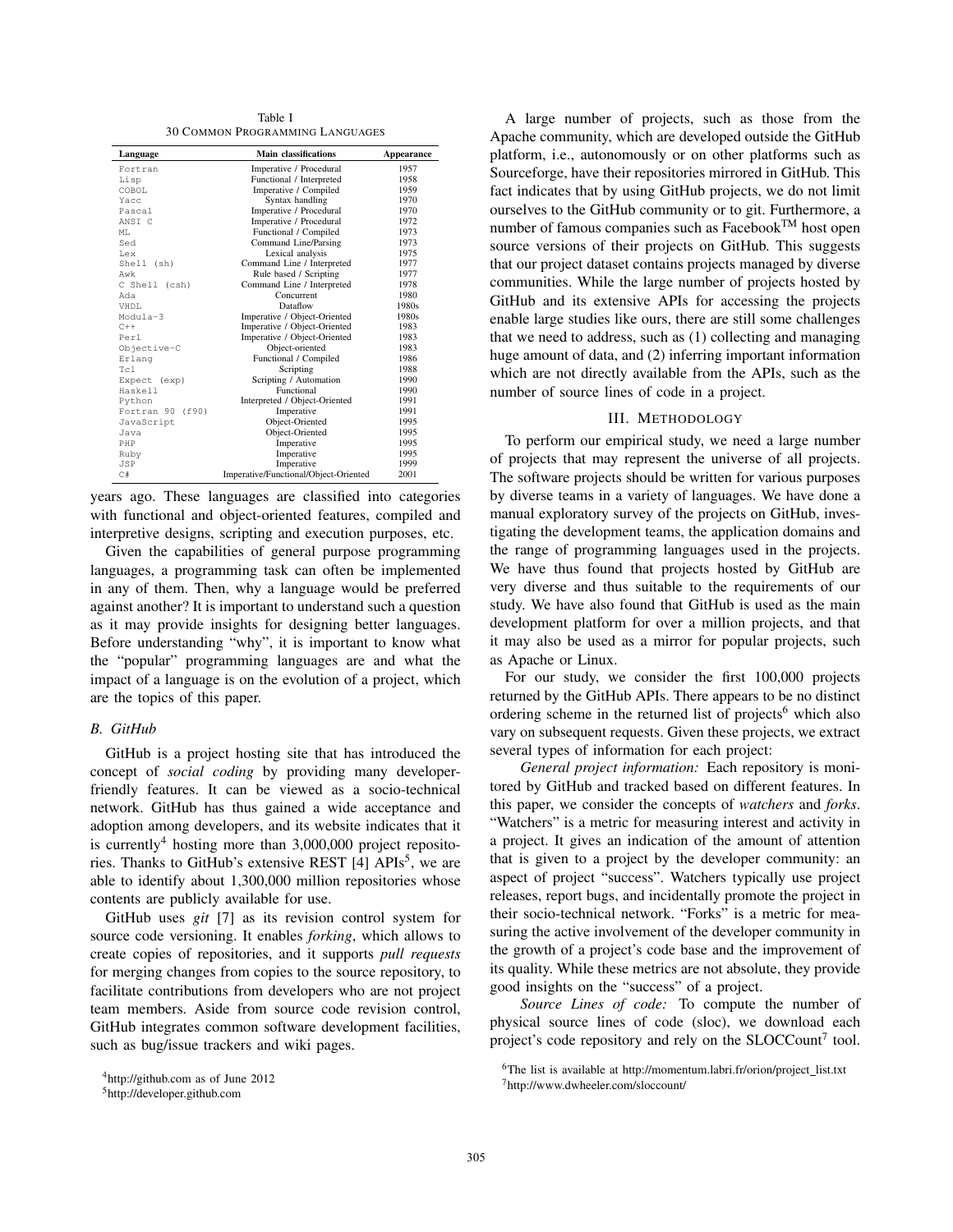This tool computes actual lines of code, ignoring code comments and blank lines. It supports 29 of the languages considered in our study. We have extended SLOCCount to add support for the 30th language, namely JavaScript.

*Developer contributions:* We also consider the contributors for a given project inferred from the commits. Whether a contributor to a project is registered or not in GitHub, his information is always available in the git repositories that he contributes to. This inference is particularly important for projects that are just mirrored in GitHub but whose development is done on the project's own website.

*Issue Reports:* Finally, we consider issue reports as an important artefact of software development process. For each project repository, we have crawled the corresponding issues database on GitHub. Though an "issue" may refer to a bug report or a feature request, we study them together as both are good indications of the interest that the programmer community gives to a project.

Based on the aforementioned information for each project, we extensively explore the popularity and impact of programming languages in various dimensions.

## IV. EMPIRICAL EVALUATION

In this section, we investigate the research questions described in Section I to assess the popularity of programming languages. We investigate beforehand the dataset to ensure that most of the projects are non toy projects of substantial sizes. To this end we count the total lines of source code (LOC) in each project. Fig. 1 plots the percentages of projects with different numbers of lines of source code. Over 70% of the projects contain more than 1,000 LOC. Around 35% of the projects include more than 5,000 LOC, while more than 20% contain more than 10,000 LOC. Finally, over 600 projects contain more than 1,000,000 LOC. This distribution suggests that a significant number of the projects in the dataset are of substantial sizes.



Figure 1. Distribution of the Dataset Projects in Terms of Total LOC

## *A. RQ1: Popular Programming Languages*

To provide insights into the first research question, we investigate the popularity of the 30 programming languages in terms of the number of lines of code in the 100,000 software projects that are written in each particular language, the number of projects that contain code in each particular language, and the number of developers that are involved in a project that contain code in each particular language. We describe the results of our study in the following paragraphs.

| Table II                                                                                  |             |               |           |  |  |
|-------------------------------------------------------------------------------------------|-------------|---------------|-----------|--|--|
| <b>Programming Language Popularity—Lines of Code</b><br>Rank<br>#LOC<br>% LOC<br>Language |             |               |           |  |  |
| 1                                                                                         | ansi c      | 1,615,634,331 | 60.83 %   |  |  |
| $\overline{c}$                                                                            | javascript  | 296,893,761   | 11.18 %   |  |  |
| 3                                                                                         | $c++$       | 217,566,364   | 8.19%     |  |  |
| $\overline{4}$                                                                            | php         | 167,458,938   | 6.31%     |  |  |
| 5                                                                                         | java        | 99,308,060    | 3.74%     |  |  |
| 6                                                                                         | ruby        | 59,967,003    | 2.26%     |  |  |
| 7                                                                                         | python      | 53,850,088    | 2.03%     |  |  |
| 8                                                                                         | c#          | 31.560.343    | 1.19%     |  |  |
| 9                                                                                         | lisp        | 27.614.150    | 1.04%     |  |  |
| 10                                                                                        | sh          | 22,605,731    | $0.85\%$  |  |  |
| 11                                                                                        | objective c | 16,570,836    | 0.62%     |  |  |
| 12                                                                                        | perl        | 16.413.762    | 0.62%     |  |  |
| 13                                                                                        | pascal      | 11,766,801    | 0.44%     |  |  |
| 14                                                                                        | erlang      | 7,335,480     | $0.28\%$  |  |  |
| 15                                                                                        | yacc        | 1,646,328     | $0.06 \%$ |  |  |
| 16                                                                                        | ml          | 1,550,750     | $0.06 \%$ |  |  |
| 17                                                                                        | fortran     | 1.468.246     | $0.06 \%$ |  |  |
| 18                                                                                        | tel         | 1,351,073     | $0.05\%$  |  |  |
| 19                                                                                        | haskell     | 1,117,902     | 0.04%     |  |  |
| 20                                                                                        | jsp         | 972,759       | 0.04%     |  |  |
| 21                                                                                        | ada         | 878,412       | 0.03~%    |  |  |
| 22                                                                                        | f90         | 588,801       | $0.02\%$  |  |  |
| 23                                                                                        | lex         | 573,349       | $0.02\%$  |  |  |
| 24                                                                                        | vhdl        | 485,806       | $0.02\%$  |  |  |
| 25                                                                                        | expect      | 318,554       | 0.01%     |  |  |
| 26                                                                                        | awk         | 199,513       | 0.01%     |  |  |
| 27                                                                                        | cobol       | 135,257       | $0.01 \%$ |  |  |
| 28                                                                                        | csh         | 74,608        | $0.00 \%$ |  |  |
| 29                                                                                        | sed         | 26,549        | $0.00 \%$ |  |  |
| 30                                                                                        | modula3     | 985           | $0.00 \%$ |  |  |



Figure 2. Language Popularity — Lines of Code

Table II shows the ranking of various programming languages in terms of total lines of code written in each language. C code dominates with 1.6 billion lines of code (60.83% of all LOC that we analyze). Next to C code is JavaScript and C++ code, which have 296 (11.18%) and 217 (8.19%) millions lines of code respectively. PHP and Java follow with 6.31% and 3.74% of all LOC respectively. Other well-known languages, such as Ruby, Python, and C#, only account for 2.26%, 2.03%, and 1.19% of all LOC. Functional languages, such as ML and Haskell, appear in more than 1.5 (0.06%) millions and 1 million (0.04%) LOC. The least popular programming languages in terms of LOC are C-Shell, Sed, and Modula3.

Figure 2 represents the distribution of LOC for the topranked languages. The predominance of C can be related to the fact that many operating system kernels, including the Linux kernel (10,064,207 lines of C code as of June 2012) and its device-specific flavors, are among the projects with the largest code bases and are written in C.

Language popularity can also be measured in terms of its adoption by the number of software projects using the language. Thus, for each programming language, we count the number of projects that contain code written in this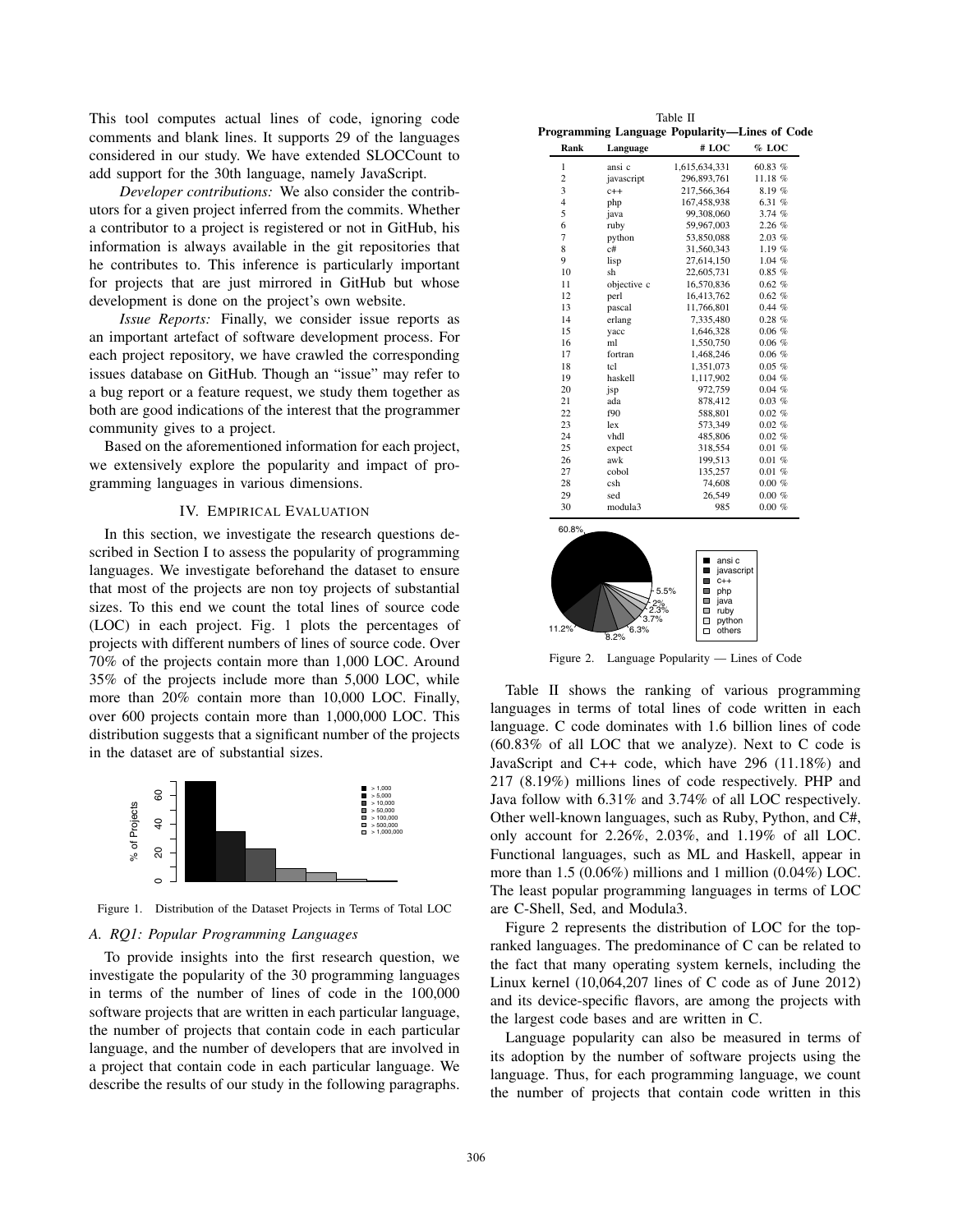Table III Programming Language Popularity—Appearance in Projects

| Rank           | Language    | # Projects | % Projects |
|----------------|-------------|------------|------------|
| 1              | javascript  | 27,873     | 27.87 %    |
| $\overline{c}$ | ruby        | 19,857     | 19.86 %    |
| 3              | python      | 15,224     | 15.22 %    |
| $\overline{4}$ | sh          | 14,444     | 14.44 %    |
| 5              | php         | 11,023     | 11.02 %    |
| 6              | java        | 10,646     | 10.65%     |
| 7              | ansi c      | 10,142     | 10.14 %    |
| 8              | $c++$       | 6,865      | 6.87%      |
| 9              | perl        | 5,741      | 5.74 %     |
| 10             | objective c | 3,721      | 3.72%      |
| 11             | c#          | 3,082      | 3.08%      |
| 12             | lisp        | 2,005      | 2.01%      |
| 13             | pascal      | 1,165      | 1.17%      |
| 14             | haskell     | 1,071      | 1.07%      |
| 15             | jsp         | 958        | $0.96\%$   |
| 16             | vacc        | 887        | 0.89%      |
| 17             | erlang      | 652        | $0.65\%$   |
| 18             | awk         | 601        | 0.60%      |
| 19             | lex         | 567        | 0.57%      |
| 20             | sed         | 409        | 0.41%      |
| 21             | tcl         | 255        | $0.26\%$   |
| 22             | csh         | 242        | 0.24%      |
| 23             | ml          | 208        | 0.21%      |
| 24             | ada         | 195        | $0.20 \%$  |
| 25             | fortran     | 134        | $0.13 \%$  |
| 26             | expect      | 102        | $0.10 \%$  |
| 27             | f90         | 77         | $0.08\%$   |
| 28             | vhdl        | 45         | $0.05\%$   |
| 29             | modula3     | 13         | 0.01~%     |
| 30             | cobol       | 10         | 0.01%      |

language. Table III details the ranking of the programming languages in this scenario. This metric (i.e., popularity by the number of projects) is similar to GitHub's own metric. Our findings are globally similar to the ranking provided by GitHub and used by Conway in his study.<sup>8</sup> JavaScript largely outranks other programming languages with 27,873 projects, which represents 27.87% of all projects in our dataset. The next ones in the ranking are also other scripting languages that are popularly used in 19.86% (Ruby), 15.22% (Python), and 14.44% (Shell) of the projects, respectively. Then follow general-purpose programming languages, such as Java, C, C++, and C#, which are used in 10.65%, 10.14%, 6.87%, and 3.08% of the projects respectively.

We also note that the Haskell functional language has gained popularity with 1,071 projects (1.07%) containing Haskell code. Based on this metric, Haskell outranks ML, its counterpart functional language. Finally, the least popular programming languages are VHDL, Modula3, and Cobol, which, even when combined, are found in less than 1% of all projects.

Table IV details the distribution of the top-10 main languages in the projects. In this study, we consider a language to be the *main language* for a project when it is the language with the most lines of code. The top ranks are still held by scripting languages. However, when we compare the numbers of projects in Table IV with those in Table III, we can see that scripting languages are often used as supporting languages. For example, although JavaScript appears in almost 28 thousands projects, it is the main

language in only about 9 thousands (34.50% of all projects with some JavaScript code); The Shell scripting language appears in over 14 thousands projects, but it is the main language in only 3 thousands (22%) projects. Compiled programming languages, such as Java, C, and C++ are used more often as main languages ( $> 50\%$ ) in projects.

Table IV Language Popularity—Top-10 Main Languages in Projects Rank Language # Projects

| Kank           | Language    | # Projects |
|----------------|-------------|------------|
| 1              | ruby        | 12,642     |
| $\overline{c}$ | python      | 10,165     |
| 3              | javascript  | 9,616      |
| $\overline{4}$ | java        | 8.861      |
| 5              | php         | 7,886      |
| 6              | ansic       | 6,307      |
| 7              | $c++$       | 4.477      |
| 8              | sh          | 3,311      |
| 9              | objective c | 2,982      |
| 10             | perl        | 2,472      |

Another metric that we use to investigate the popularity of a language is the number of developers using it in their projects. For computing the ranking, we assume that all developers in a project are knowledgeable in the main language of the project. Figure 3 illustrates the distribution of developers for the top ranked languages. Overall, C appears to be the most popular language among developers, followed by Ruby, Python, Java, and C++. JavaScript and C# are only used by 8.97% and 3.42% of the developers. The detailed results for all languages are shown in Table V. Languages such as C-Shell, Modula3, and Cobol appear to be used by relatively insignificant numbers of developers.



Figure 3. Language Popularity—Adoption by Developers. Percentages of developers that adopt different programming languages.

*Ansi C, JavaScript and C++ top our ranking in terms of LOC. Most of the projects in our dataset contain code in JavaScript, Ruby in Python. Finally, Ansi C, Ruby and Python are used in projects with the largest developer pools. These findings suggest that these languages should be learned.*

#### *B. RQ2: Multi-Language Projects*

Developers often rely on different programming languages to implement different functionalities in a single project. The second research question investigates the interoperability of languages to identify the languages that are popularly used in multi-language projects. We assume that two languages are "interoperable" if they are used in a same project.

<sup>8</sup>http://redmonk.com/sogrady/2012/09/12/language-rankings-9-12/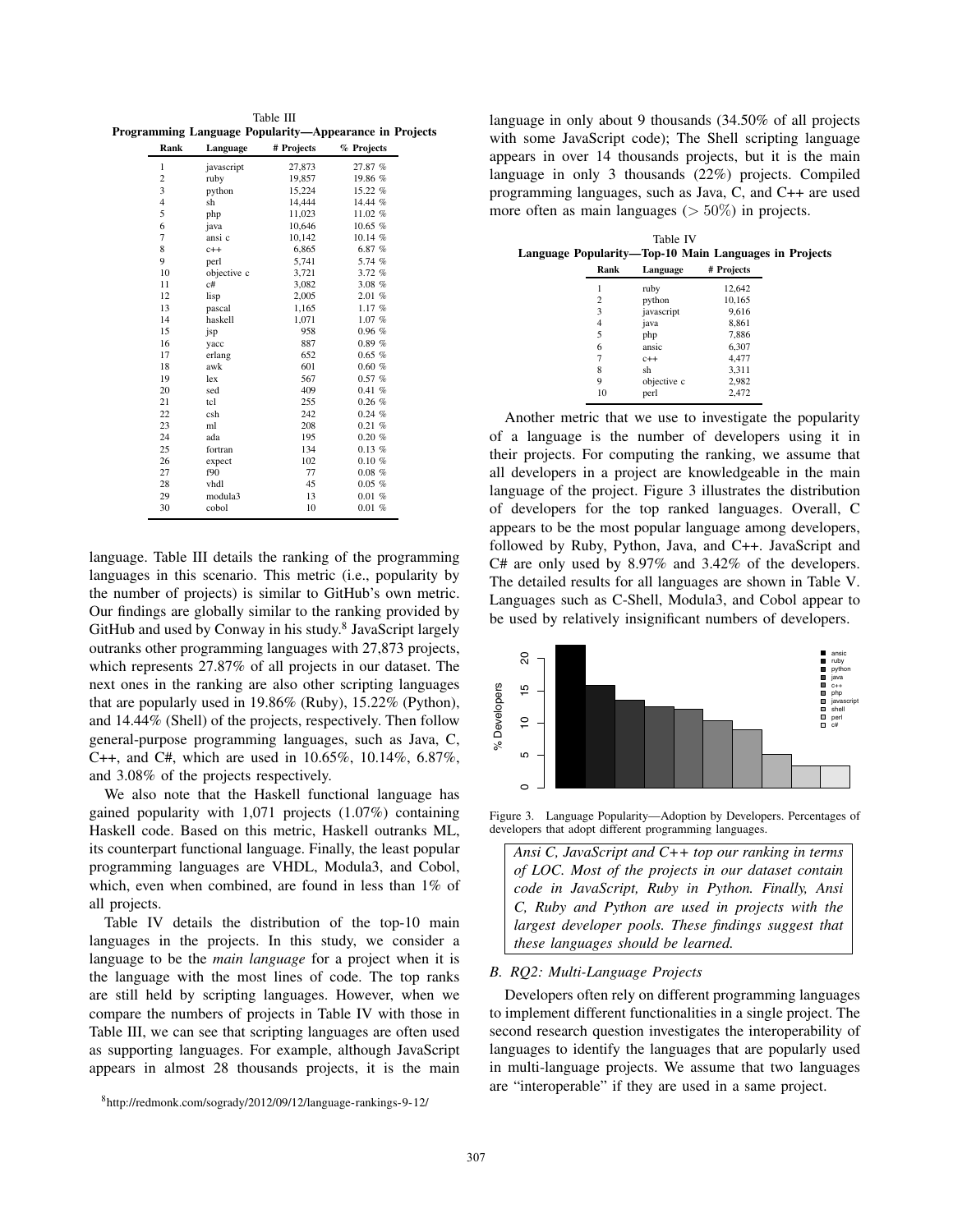Table V Programming Language Popularity—Developer Pool. Numbers and percentages of developers that adopt different programming

|                |             | languages.     |              |
|----------------|-------------|----------------|--------------|
| Rank           | Language    | # Developers   | % Developers |
| $\mathbf{1}$   | ansi c      | 48,373         | 22.08%       |
| $\overline{c}$ | ruby        | 34,878         | 15.92%       |
| $\overline{3}$ | python      | 29.764         | 13.58%       |
| $\overline{4}$ | java        | 27,567         | 12.58%       |
| 5              | $c++$       | 26,708         | 12.19%       |
| 6              | php         | 22,790         | 10.40%       |
| $\overline{7}$ | javascript  | 19,651         | 8.97%        |
| 8              | sh          | 11,345         | 5.18%        |
| 9              | perl        | 7.587          | 3.46%        |
| 10             | c#          | 7,499          | 3.42%        |
| 11             | objective c | 6.405          | 2.92%        |
| 12             | lisp        | 3,644          | 1.66%        |
| 13             | haskell     | 2,026          | 0.92%        |
| 14             | erlang      | 1,757          | 0.80%        |
| 15             | pascal      | 1,161          | 0.53%        |
| 16             | ml          | 408            | 0.19%        |
| 17             | tel         | 213            | 0.10%        |
| 18             | jsp         | 151            | 0.07%        |
| 19             | fortran     | 75             | 0.03%        |
| 20             | yacc        | 67             | 0.03%        |
| 21             | ada         | 48             | 0.02%        |
| 22             | vhdl        | 48             | 0.02%        |
| 23             | f90         | 28             | 0.01%        |
| 24             | sed         | 8              | 0.00%        |
| 25             | expect      | 7              | 0.00%        |
| 26             | lex         | 5              | 0.00%        |
| 27             | awk         | $\overline{4}$ | 0.00%        |
| 28             | csh         | 3              | 0.00%        |
| 29             | modula3     | 3              | 0.00%        |
| 30             | cobol       | 1              | 0.00%        |

Table VI

Language Interoperability. Numbers and percentages of projects written in multiple programming languages, that include different programming languages.

|                         | p. 05. mmm.g . mg mg o . |                                     |                                     |  |  |
|-------------------------|--------------------------|-------------------------------------|-------------------------------------|--|--|
| Rank                    | Language                 | # Multi Language<br><b>Projects</b> | % Multi Language<br><b>Projects</b> |  |  |
| $\mathbf{1}$            | javascript               | 18,353                              | 21.81%                              |  |  |
| $\overline{c}$          | sh                       | 12,456                              | 14.80%                              |  |  |
| $\overline{\mathbf{3}}$ | ruby                     | 9,782                               | 11.62%                              |  |  |
| $\overline{4}$          | python                   | 7.757                               | 9.22%                               |  |  |
| 5                       | ansi c                   | 7,646                               | 9.09%                               |  |  |
| 6                       | php                      | 6,160                               | 7.32%                               |  |  |
| $\overline{7}$          | $c++$                    | 4,577                               | 5.44%                               |  |  |
| 8                       | java                     | 4,163                               | 4.95%                               |  |  |
| 9                       | perl                     | 3,841                               | 4.56%                               |  |  |
| 10                      | objective c              | 1,593                               | 1.89%                               |  |  |
| 11                      | c#                       | 1,391                               | 1.65%                               |  |  |
| 12                      | lisp                     | 1,239                               | 1.47%                               |  |  |
| 13                      | pascal                   | 958                                 | 1.14%                               |  |  |
| 14                      | jsp                      | 925                                 | 1.10%                               |  |  |
| 15                      | yacc                     | 884                                 | 1.05%                               |  |  |
| 16                      | awk                      | 598                                 | 0.71%                               |  |  |
| 17                      | lex                      | 567                                 | 0.67%                               |  |  |
| 18                      | haskell                  | 464                                 | 0.55%                               |  |  |
| 19                      | sed                      | 405                                 | 0.48%                               |  |  |
| 20                      | erlang                   | 394                                 | 0.47%                               |  |  |
| 21                      | tcl                      | 243                                 | 0.29%                               |  |  |
| 22                      | csh                      | 241                                 | 0.29%                               |  |  |
| 23                      | ada                      | 187                                 | 0.22%                               |  |  |
| 24                      | ml                       | 153                                 | 0.18%                               |  |  |
| 25                      | fortran                  | 129                                 | 0.15%                               |  |  |
| 26                      | exp                      | 101                                 | 0.12%                               |  |  |
| 27                      | f90                      | 71                                  | 0.08%                               |  |  |
| 28                      | vhdl                     | 33                                  | 0.04%                               |  |  |
| 29                      | modula3                  | 10                                  | 0.01%                               |  |  |
| 30                      | cobol                    | 9                                   | 0.01%                               |  |  |

Table VI shows that scripting languages are ranked the first in terms of interoperability. The top-1, JavaScript, is used in over 18 thousands  $(21.81\%)$  of multi-language projects, followed by Shell (14.80%), Ruby (11.62%), and Python (9.22%). The C programming language, PHP, C++, and Java also appear in respectively 9.09%, 7.32%, 5.44% and 4.95% of the multi-language projects. On the other hand, Haskell and ML are less interoperable, appearing in 0.55% and 0.18% of the projects. The least interoperable languages are VHDL, modula3, and Cobol which, together, appear in less than 1% of multi-language projects.

We further survey the interoperability of languages by detailing the relationships among them to establish how languages interoperate and which ones are mostly used together. The relationship graph in Figure 4 gives an overview of how languages interoperate within projects. The thicker the edge between two nodes in the graph, the more projects contain code in the two corresponding languages. We observe that all languages interoperate with one another, though with different degrees of interoperability. Shell is the language that interoperates the most with other languages. Shell is indeed a scripting language that is used in many projects to write automation scripts for compilation, install, launch, etc. A subset of languages that consists of shell, ansi c, ruby, php, java, c++, c#, perl, javaScript, and python, are used together more often than the others. Objective C appears to be less interoperable with others. ML and Haskell have weak relationships with other languages.



Figure 4. Language Interoperability—All Languages. Relationships among the 30 languages in Table I. The thicker a line between two languages, the more projects contain code written in these two languages.

Figure 5 focuses on the interoperability of a subset of mainstream languages. The graph shows that JavaScript interoperates well with php and ruby, two other common languages used in web programming.

Finally, in Figure 6, we explore the relationships between ANSI C and all other languages. The graph reveals that C interoperates well with many languages. This is possibly related to the fact that mainstream languages, such as C++, Java, Objective C, and C# are derivatives of C. Furthermore, we note that C and C++ interoperate the best with each other.

*JavaScript, Shell and Ruby appear to be used together with most of the languages. Ansi C and its derivatives, which are syntaxically close, also interoperate very well. Web programming languages are often used together in projects.*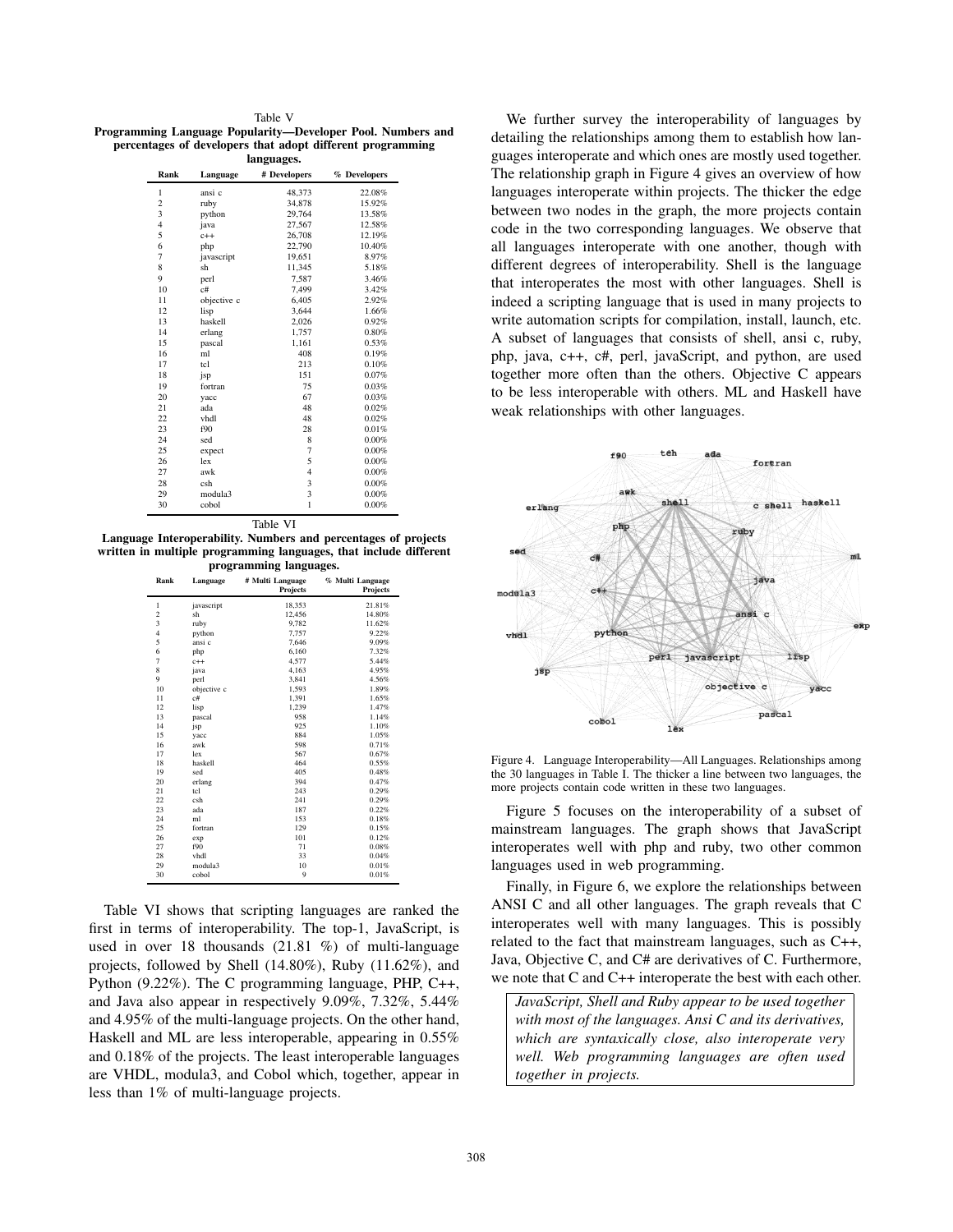

Figure 5. Language Interoperability—Mainstream Languages. Relationships among mainstream languages. The thicker a line between two languages, the more projects contain code written in these two languages.



Figure 6. Language Interoperability—ANSI C. Relationships between ANSI C with other languages. The thicker a line between two languages, the more projects contain code written in these two languages.

## *C. RQ3: Programming Languages and Success*

In the third research question, we investigate the languages used by successful projects. To estimate the success of a project, we rely on the amount of interest shown to the project that could be measured based on social coding features of GitHub.

*1) Watchers:* A project is found successful user-wise if many GitHub users *watch* its development. Table VII details the average numbers of watchers per project containing code in each programming languages. In this scenario, we consider only one main language per project to reduce outliers in multi-language projects. Objective-C is thus the language of the most number of watched projects: on average 91 watchers per project. The median number of watchers, i.e., 5, is also the highest. Erlang has the same median number of watchers as Objective-C, but there are 6 times more Objective-C projects than Erlang's. In terms of the average number of watchers per project, JavaScript-based and Rubybased projects are also popular. Among mainstream compiled languages, C# and C++ appear the first, each of which

Table VII Language and Project Success — Watchers. Means and medians of numbers of watchers for projects written in different languages.

| Rank           | Language    | Mean | Median         | <b>Significance</b> |
|----------------|-------------|------|----------------|---------------------|
| $\mathbf{1}$   | objective c | 91.6 | 5              | $\ddot{}$           |
| $\overline{c}$ | javascript  | 65.8 | $\overline{c}$ | $\ddot{}$           |
| 3              | ruby        | 60.5 | $\overline{c}$ | $+$                 |
| $\overline{4}$ | erlang      | 52.6 | 5              | $+$                 |
| 5              | sh          | 28.8 | 1              | $+$                 |
| 6              | python      | 26.8 | $\mathbf{1}$   |                     |
| 7              | php         | 24.8 | $\overline{c}$ |                     |
| 8              | yacc        | 24.3 | 1              |                     |
| 9              | c#          | 23.6 | 1              | $+$                 |
| 10             | $c++$       | 23.1 | 1              |                     |
| 11             | ansi c      | 19.7 | 1              | $+$                 |
| 12             | lisp        | 17.3 | 1              | $+$                 |
| 13             | java        | 16.8 | 1              |                     |
| 14             | ml          | 15.5 | 1              |                     |
| 15             | tcl         | 15.0 | $\overline{c}$ |                     |
| 16             | perl        | 12.2 | 1              |                     |
| 17             | haskell     | 10.0 | 1              |                     |
| 18             | fortran     | 9.9  | 1              |                     |
| 19             | f90         | 9.5  | 1              |                     |
| 20             | ada         | 8.9  | 1              | $+$                 |
| 21             | pascal      | 7.2  | 1              |                     |
| 22             | lex         | 3.0  | $\overline{c}$ | $+$                 |
| 23             | jsp         | 2.8  | $\mathbf{1}$   |                     |
| 24             | awk         | 2.2  | 2              |                     |
| 25             | csh         | 2.0  | 3              |                     |
| 26             | vhdl        | 1.9  | 1              |                     |
| 27             | sed         | 1.8  | 1              |                     |
| 28             | exp         | 1.0  | 1              | $+$                 |
| 29             | modula3     | 1.0  | 1              | $+$                 |
| 30             | cobol       | 1.0  | 1              |                     |

has on average 23 watchers per project. Projects using C or Java as the main language have on average 19 or 16 watchers respectively. Once again, Modula3 and Cobol appear at the bottom of the ranking.

We use the Mann-Whitney-Wilcoxon (MWW) test, a nonparametric statistical hypothesis test, to assess the statistical significance of the difference between the distribution of projects for a given language and the distribution of projects for the next language in the table. The  $+$  sign, in the *Significance* column, indicates that the mean value for the corresponding language in a row is significantly higher than the mean for the language in the following row. Otherwise, a - sign is indicated. Projects written in Objective C have significantly more watchers than those written in JavaScript which in turn have significantly more watchers than those written in Ruby.

*2) Forks:* GitHub also tracks the number of forks for a given project. This number is a useful indication of the number of non-team developers volunteering to participate in the development of the project. Similar to the estimation of interest using the number of watchers, we present mean and median numbers of forks per project per language. The detailed results are presented in Table VIII. Objective-C still tops the ranking with an average of 12 forks and a median value of 2. The Lex and C-Shell languages have the same median value as Objective-C, but they are actually used in relatively fewer projects (Cf. Table III). JavaScript and Ruby are also still highly ranked. Overall, the results of analyzing interest using the number of forks are in line with those using the number of watchers.

Once again, the MWW test reveals that the differences of mean values are statistically significant for Objective C, Ruby, Erlang, JavaScript and a few more languages.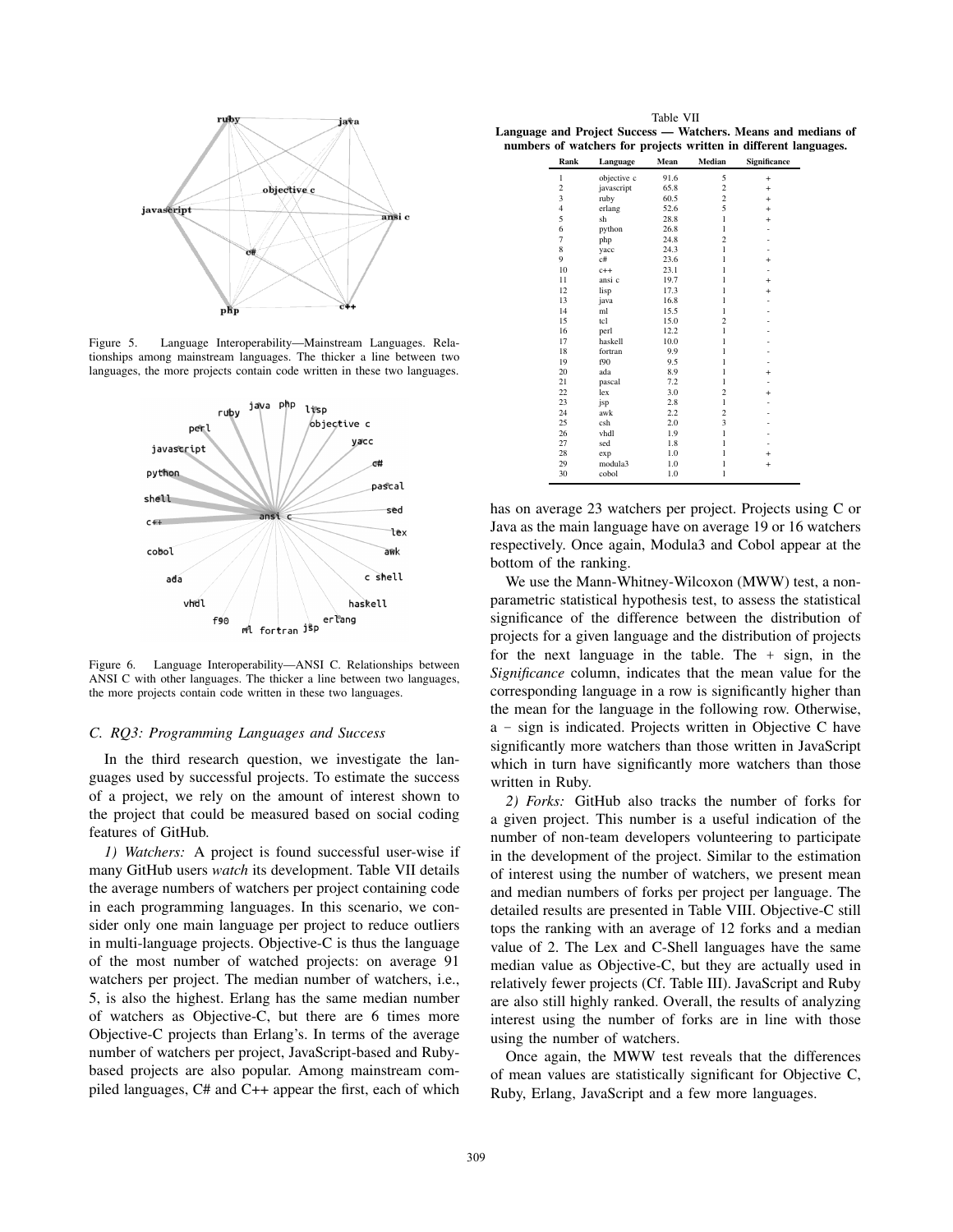Table VIII Language and Project Success — Forks. Means and medians of numbers of forks for projects written in different languages.

| 12.1<br>objective c<br>2<br>$\mathbf{1}$<br>$+$<br>$\overline{c}$<br>$\mathbf{1}$<br>ruby<br>10.9<br>$+$<br>3<br>9.9<br>erlang<br>$\mathbf{1}$<br>$+$<br>$\overline{4}$<br>javascript<br>8.9<br>1<br>$+$<br>5<br>c#<br>6.4<br>1<br>٠<br>6.1<br>6<br>php<br>$\mathbf{1}$<br>$+$<br>$\overline{7}$<br>5.7<br>sh<br>$\mathbf{1}$<br>$+$<br>8<br>5.6<br>python<br>$\mathbf{1}$<br>$+$<br>9<br>5.2<br>1<br>$c++$<br>$+$<br>5.1<br>10<br>$\mathbf{1}$<br>java<br>$+$<br>4.4<br>11<br>lisp<br>$\mathbf{1}$<br>12<br>4.2<br>ansi c<br>$\mathbf{1}$<br>13<br>3.7<br>ada<br>1<br>14<br>3.6<br>pascal<br>1<br>15<br>tcl<br>3.0<br>1<br>16<br>2.9<br>$\mathbf{1}$<br>perl<br>17<br>ml<br>2.8<br>$\mathbf{1}$<br>18<br>2.6<br>$\mathbf{1}$<br>yacc<br>19<br>2.4<br>$\mathbf{1}$<br>fortran<br>2.4<br>20<br>haskell<br>$\mathbf{1}$<br>$\overline{c}$<br>21<br>2.3<br>lex<br>22<br>1.6<br>f90<br>1<br>23<br>$\overline{c}$<br>1.5<br>csh<br>24<br>1.4<br>$\mathbf{1}$<br>jsp<br>25<br>vhdl<br>1.4<br>$\mathbf{1}$<br>26<br>1.0<br>1<br>exp<br>27<br>1.0<br>1<br>sed<br>$+$<br>28<br>1.0<br>awk<br>$\mathbf{1}$<br>$+$<br>29<br>modula3<br>1.0<br>$\mathbf{1}$<br>$\begin{array}{c} + \end{array}$ | Rank | Language | Mean | Median       | <b>Significance</b> |
|-------------------------------------------------------------------------------------------------------------------------------------------------------------------------------------------------------------------------------------------------------------------------------------------------------------------------------------------------------------------------------------------------------------------------------------------------------------------------------------------------------------------------------------------------------------------------------------------------------------------------------------------------------------------------------------------------------------------------------------------------------------------------------------------------------------------------------------------------------------------------------------------------------------------------------------------------------------------------------------------------------------------------------------------------------------------------------------------------------------------------------------------------------------------------------------|------|----------|------|--------------|---------------------|
|                                                                                                                                                                                                                                                                                                                                                                                                                                                                                                                                                                                                                                                                                                                                                                                                                                                                                                                                                                                                                                                                                                                                                                                     |      |          |      |              |                     |
|                                                                                                                                                                                                                                                                                                                                                                                                                                                                                                                                                                                                                                                                                                                                                                                                                                                                                                                                                                                                                                                                                                                                                                                     |      |          |      |              |                     |
|                                                                                                                                                                                                                                                                                                                                                                                                                                                                                                                                                                                                                                                                                                                                                                                                                                                                                                                                                                                                                                                                                                                                                                                     |      |          |      |              |                     |
|                                                                                                                                                                                                                                                                                                                                                                                                                                                                                                                                                                                                                                                                                                                                                                                                                                                                                                                                                                                                                                                                                                                                                                                     |      |          |      |              |                     |
|                                                                                                                                                                                                                                                                                                                                                                                                                                                                                                                                                                                                                                                                                                                                                                                                                                                                                                                                                                                                                                                                                                                                                                                     |      |          |      |              |                     |
|                                                                                                                                                                                                                                                                                                                                                                                                                                                                                                                                                                                                                                                                                                                                                                                                                                                                                                                                                                                                                                                                                                                                                                                     |      |          |      |              |                     |
|                                                                                                                                                                                                                                                                                                                                                                                                                                                                                                                                                                                                                                                                                                                                                                                                                                                                                                                                                                                                                                                                                                                                                                                     |      |          |      |              |                     |
|                                                                                                                                                                                                                                                                                                                                                                                                                                                                                                                                                                                                                                                                                                                                                                                                                                                                                                                                                                                                                                                                                                                                                                                     |      |          |      |              |                     |
|                                                                                                                                                                                                                                                                                                                                                                                                                                                                                                                                                                                                                                                                                                                                                                                                                                                                                                                                                                                                                                                                                                                                                                                     |      |          |      |              |                     |
|                                                                                                                                                                                                                                                                                                                                                                                                                                                                                                                                                                                                                                                                                                                                                                                                                                                                                                                                                                                                                                                                                                                                                                                     |      |          |      |              |                     |
|                                                                                                                                                                                                                                                                                                                                                                                                                                                                                                                                                                                                                                                                                                                                                                                                                                                                                                                                                                                                                                                                                                                                                                                     |      |          |      |              |                     |
|                                                                                                                                                                                                                                                                                                                                                                                                                                                                                                                                                                                                                                                                                                                                                                                                                                                                                                                                                                                                                                                                                                                                                                                     |      |          |      |              |                     |
|                                                                                                                                                                                                                                                                                                                                                                                                                                                                                                                                                                                                                                                                                                                                                                                                                                                                                                                                                                                                                                                                                                                                                                                     |      |          |      |              |                     |
|                                                                                                                                                                                                                                                                                                                                                                                                                                                                                                                                                                                                                                                                                                                                                                                                                                                                                                                                                                                                                                                                                                                                                                                     |      |          |      |              |                     |
|                                                                                                                                                                                                                                                                                                                                                                                                                                                                                                                                                                                                                                                                                                                                                                                                                                                                                                                                                                                                                                                                                                                                                                                     |      |          |      |              |                     |
|                                                                                                                                                                                                                                                                                                                                                                                                                                                                                                                                                                                                                                                                                                                                                                                                                                                                                                                                                                                                                                                                                                                                                                                     |      |          |      |              |                     |
|                                                                                                                                                                                                                                                                                                                                                                                                                                                                                                                                                                                                                                                                                                                                                                                                                                                                                                                                                                                                                                                                                                                                                                                     |      |          |      |              |                     |
|                                                                                                                                                                                                                                                                                                                                                                                                                                                                                                                                                                                                                                                                                                                                                                                                                                                                                                                                                                                                                                                                                                                                                                                     |      |          |      |              |                     |
|                                                                                                                                                                                                                                                                                                                                                                                                                                                                                                                                                                                                                                                                                                                                                                                                                                                                                                                                                                                                                                                                                                                                                                                     |      |          |      |              |                     |
|                                                                                                                                                                                                                                                                                                                                                                                                                                                                                                                                                                                                                                                                                                                                                                                                                                                                                                                                                                                                                                                                                                                                                                                     |      |          |      |              |                     |
|                                                                                                                                                                                                                                                                                                                                                                                                                                                                                                                                                                                                                                                                                                                                                                                                                                                                                                                                                                                                                                                                                                                                                                                     |      |          |      |              |                     |
|                                                                                                                                                                                                                                                                                                                                                                                                                                                                                                                                                                                                                                                                                                                                                                                                                                                                                                                                                                                                                                                                                                                                                                                     |      |          |      |              |                     |
|                                                                                                                                                                                                                                                                                                                                                                                                                                                                                                                                                                                                                                                                                                                                                                                                                                                                                                                                                                                                                                                                                                                                                                                     |      |          |      |              |                     |
|                                                                                                                                                                                                                                                                                                                                                                                                                                                                                                                                                                                                                                                                                                                                                                                                                                                                                                                                                                                                                                                                                                                                                                                     |      |          |      |              |                     |
|                                                                                                                                                                                                                                                                                                                                                                                                                                                                                                                                                                                                                                                                                                                                                                                                                                                                                                                                                                                                                                                                                                                                                                                     |      |          |      |              |                     |
|                                                                                                                                                                                                                                                                                                                                                                                                                                                                                                                                                                                                                                                                                                                                                                                                                                                                                                                                                                                                                                                                                                                                                                                     |      |          |      |              |                     |
|                                                                                                                                                                                                                                                                                                                                                                                                                                                                                                                                                                                                                                                                                                                                                                                                                                                                                                                                                                                                                                                                                                                                                                                     |      |          |      |              |                     |
|                                                                                                                                                                                                                                                                                                                                                                                                                                                                                                                                                                                                                                                                                                                                                                                                                                                                                                                                                                                                                                                                                                                                                                                     |      |          |      |              |                     |
|                                                                                                                                                                                                                                                                                                                                                                                                                                                                                                                                                                                                                                                                                                                                                                                                                                                                                                                                                                                                                                                                                                                                                                                     |      |          |      |              |                     |
|                                                                                                                                                                                                                                                                                                                                                                                                                                                                                                                                                                                                                                                                                                                                                                                                                                                                                                                                                                                                                                                                                                                                                                                     | 30   | cobol    | 1.0  | $\mathbf{1}$ |                     |

*Objective C and Ruby appear to be the languages that are used in projects that tend to draw the most interest. A quick sampling of projects written in Objective C shows that many of them are for iOS (iPhone) applications.*

## *D. RQ4: Programming Languages and Issues*

To investigate the correlation between programming languages and issues, we compute the mean and median numbers of issues per project for each language. Since many projects do not enable its issue tracker on GitHub as their development activities occur in their own websites where they have their own issue/bug tracking systems, we only consider those projects with at least 1 issue reported in GitHub. The results are presented in Table IX. C++ is the language used in projects with the most issues reported (64 issues per project on average, and a median value of 6). ML and C# follow in the ranking with an average of 55 and 50 issues per project.

Figure 7 shows the distribution of the number of issues for the top-10 languages drawn as boxplots. Each boxplot presents 5 vertical lines. From left to right, the first line indicates the MINIMUM, i.e., the least value, excluding outliers which are identified by the R system<sup>9</sup> (when constructing a *Modified Boxplot*). Data points on the left of this line are outliers (determined by the R statistical computing tool). The second line indicates the LOWER QUARTILE, i.e, 25 % of data points are on the left side of this line. The third line is the MEDIAN, the middle of the dataset. The fourth line indicates the UPPER QUARTILE, i.e., 25% of data points are on the right side of this line. Finally, the fifth line indicates the MAXIMUM, i.e., the greatest value, excluding

9http://r-project.org

Table IX Language and Issues. Means and medians of number of issues for projects written in different programming languages.

| Rank           | Language    | Mean | Median           | <b>Significance</b> |
|----------------|-------------|------|------------------|---------------------|
| $\mathbf{1}$   | $c++$       | 64.4 | 6                |                     |
| $\overline{c}$ | ml          | 55.3 | 3                |                     |
| 3              | c#          | 50.6 | 9                |                     |
| $\overline{4}$ | fortran     | 46.7 | 8                |                     |
| 5              | pascal      | 46.3 | 3                |                     |
| 6              | php         | 41.8 | $\overline{7}$   |                     |
| 7              | ruby        | 40.3 | 8                | $\ddot{}$           |
| 8              | java        | 37.8 | 6                |                     |
| 9              | ansi c      | 36.7 | 10               |                     |
| 10             | python      | 35.7 | 7                |                     |
| 11             | sh          | 31.1 | 6                |                     |
| 12             | erlang      | 30.7 | 10               |                     |
| 13             | lisp        | 30.5 | 5                |                     |
| 14             | haskell     | 30.1 | $\overline{4}$   | $+$                 |
| 15             | javascript  | 29.3 | 8                | $+$                 |
| 16             | objective c | 23.3 | 6                | $\ddot{}$           |
| 17             | perl        | 21.9 | 3                |                     |
| 18             | tcl         | 20.8 | $\overline{7}$   |                     |
| 19             | yacc        | 15.0 | 10               |                     |
| 20             | ada         | 13.0 | 25               |                     |
| 21             | jsp         | 5.3  | $\boldsymbol{2}$ |                     |
| 22             | f90         | 3.0  | $\mathbf{1}$     |                     |
| 23             | vhdl        | 2.0  | $\overline{c}$   |                     |
| 24             | csh         |      |                  |                     |
| 25             | sed         |      |                  |                     |
| 26             | awk         |      |                  |                     |
| 27             | lex         |      |                  |                     |
| 28             | exp         |      |                  |                     |
| 29             | cobol       |      |                  |                     |
| 30             | modula3     |      |                  |                     |

outliers (determined by the tool). All data points on the right side of this line are outliers.

Aside from Pascal, ML, and Fortran, which are used by few projects, the box plots are similar for the rest of the languages. This suggests that there is no clear correlation between a programming language and the number of issues for the language. Finally, the results of the MWW tests, which are included in the table, reveal that the differences are not, for most of the languages, statistically significant.



Figure 7. Number of Issue Reports for the Top-10 Languages with the Highest Average Number of Issue Reports

*The prevalence of issue reports for a given project does not appear to be correlated to the programming language used to write the software code.*

# *E. RQ5: Programming Languages and Teams*

Finally, we investigate the constitution of development teams based on the used language, so as to identify languages that are more "collaboration friendly". We compute the average and median numbers of developers per project for each programming language.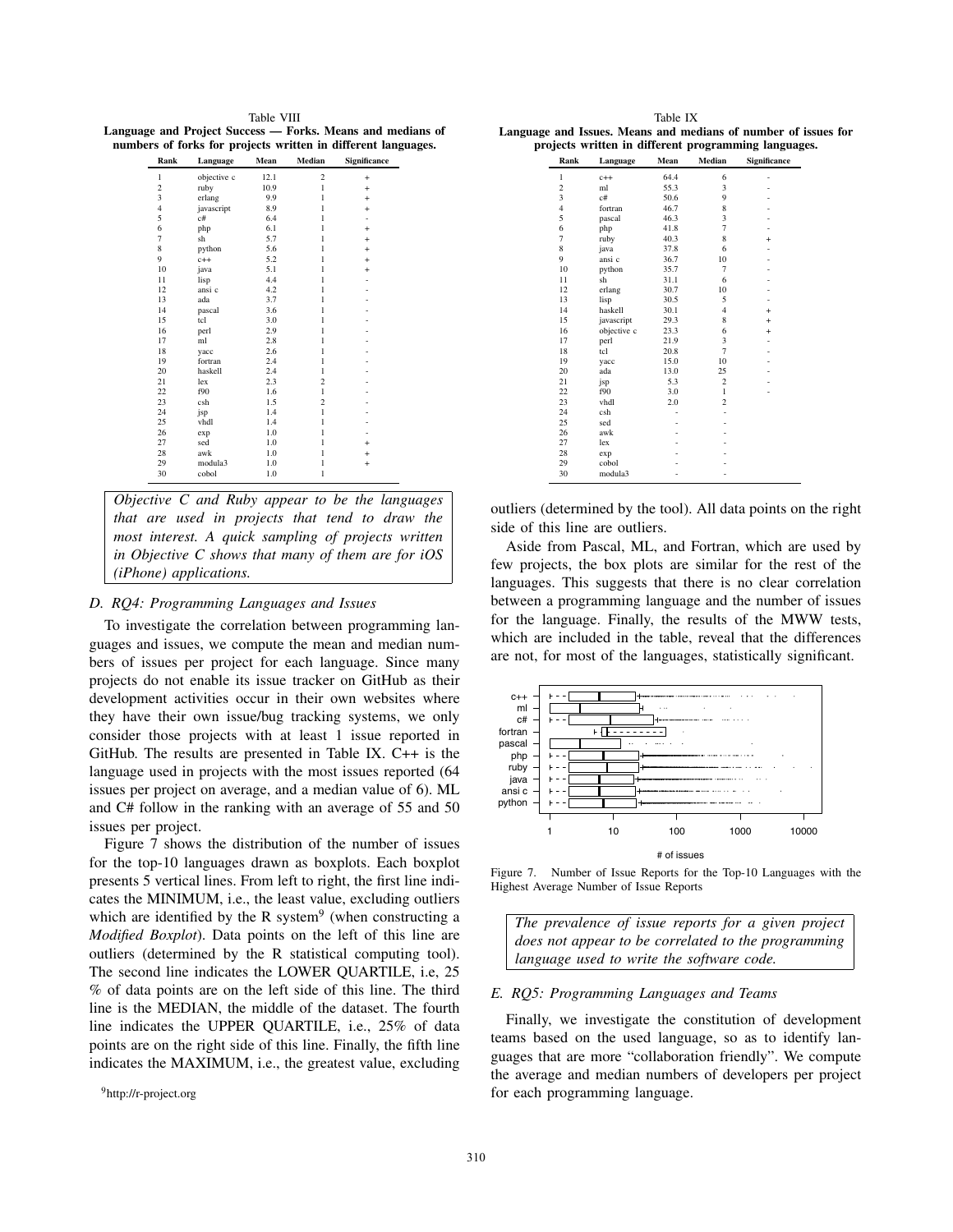Table X details the results on the average team size for each programming language. The C programming language is the top-1 language with an average of 46 developers per project but a median value of 1. Once again, this average is likely pulled up by operating system projects, such as the Linux kernel (9395 contributors as of June 2012), which usually involve a large number of developers. C++ ranks the second; Ruby, another "popular language" in terms of appearance in projects, is ranked the 5th.

Tcl, Erlang, Yacc, Expect, and C-Shell have a high median of 2, but are used in a small set of projects (Cf. Table III), making this finding statistically less reliable. Ruby, python, and JavaScript projects show very distinct distributions of team sizes and respectively have about 5 (5th), 4 (10th), and 3 (19th) developers on average per project.

In Figure 8, the boxplot shows that the distributions of team sizes may not be clearly correlated to languages. The significance tests also confirm this fact as few the differences of mean values are statistically significant for a limit number of languages.

Table X Language and Team Size. Means and medians of team sizes for projects written in different programming languages.

| Rank                    | Language    | Mean | Median                  | <b>Significance</b> |
|-------------------------|-------------|------|-------------------------|---------------------|
| $\mathbf{1}$            | ansi c      | 46.5 | $\mathbf{1}$            |                     |
| $\overline{c}$          | $c++$       | 9.4  | 1                       |                     |
| 3                       | tcl         | 7.7  | $\overline{c}$          |                     |
| $\overline{\mathbf{4}}$ | erlang      | 6.1  | $\overline{\mathbf{c}}$ | $^{+}$              |
| 5                       | ruby        | 5.3  | $\mathbf{1}$            | $^{+}$              |
| 6                       | sh          | 4.8  | $\mathbf{1}$            |                     |
| 7                       | java        | 4.7  | $\mathbf{1}$            |                     |
| 8                       | perl        | 4.7  | $\mathbf{1}$            |                     |
| 9                       | c#          | 4.5  | 1                       |                     |
| 10                      | php         | 4.3  | $\mathbf{1}$            | $\ddot{}$           |
| 11                      | python      | 4.1  | $\mathbf{1}$            | $^{+}$              |
| 12                      | lisp        | 4.1  | $\mathbf{1}$            |                     |
| 13                      | ml          | 4.1  | $\mathbf{1}$            |                     |
| 14                      | haskell     | 3.7  | $\mathbf{1}$            |                     |
| 15                      | pascal      | 3.5  | $\mathbf{1}$            |                     |
| 16                      | fortran     | 3.2  | 1                       |                     |
| 17                      | ada         | 3.0  | $\mathbf{1}$            |                     |
| 18                      | objective c | 2.9  | $\mathbf{1}$            | $\ddot{}$           |
| 19                      | javascript  | 2.8  | 1                       |                     |
| 20                      | yacc        | 2.4  | $\overline{c}$          |                     |
| 21                      | exp         | 2.3  | $\overline{c}$          |                     |
| 22                      | vhdl        | 2.0  | $\mathbf{1}$            |                     |
| 23                      | jsp         | 1.8  | $\mathbf{1}$            |                     |
| 24                      | f90         | 1.8  | $\mathbf{1}$            |                     |
| 25                      | lex         | 1.7  | $\mathbf{1}$            |                     |
| 26                      | sed         | 1.6  | 1                       |                     |
| 27                      | csh         | 1.5  | $\overline{c}$          |                     |
| 28                      | modula3     | 1.3  | $\mathbf{1}$            |                     |
| 29                      | awk         | 1.0  | $\mathbf{1}$            | $\ddot{}$           |
| 30                      | cobol       | 1.0  | $\mathbf{1}$            |                     |



Figure 8. Size of Development Teams for the Top-10 Programming Languages with the Highest Average Size of Development Teams

*The top-3 languages with projects having highest average team sizes are Ansi C, C++ and TCL. Ansi C has a high mean due to the presence in our dataset of highly distributively developed projects, such as Linux, whose code are in Ansi C.*

## V. THREATS TO VALIDITY

This study bears some threats to validity mainly related to the datasets we rely on.

*Origin of datasets:* Our empirical findings are based on open source projects found on GitHub which lead to results that may not generalize to the universe of software projects produced by developers. We have not considered legacy projects that are still in use but not actively developed on GitHub either. Other practices behind the corporate wall may lead to a different popularity ranking of the languages that programmers are paid to work with. Nonetheless, our findings remain relevant as many companies, such as Facebook and Google, release some of their software as open source and invest in open source projects that appear on GitHub. Furthermore, companies are likely to hire developers based on the skills they can justify and that can be leveraged, implying that languages used for open source development are unlikely unrelated to those used in corporations.

*Size of datasets:* This study is limited to 100,000 projects. Though a sizeable sample, it cannot equate the millions of software programs whose code can be retrieved from the World Wide Web [1]. GitHub alone contains over 1 million public repositories. It is to be noted however that our findings on 100,000 projects, in the case of language appearance in projects, are inline with the ranking provided by GitHub<sup>10</sup>. This suggests that our sample dataset is representative of the universe of GitHub projects.

## VI. RELATED WORK

The history, the fundamentals, the trends, and the evolution of programming languages have been the subject of numerous studies in the literature. As early as 1963, the proliferation of programming languages has lead Rosen Saul to produce a "historical" survey of programming languages [9]. That study was then enriched in 1966 to account for further developments [10], and the author has proposed a 10-year summary in times where Cobol and Fortran were the languages used in most of the world production systems and were believed to remain so into "the foreseeable future" [12]. Sammet has also discussed in this epoch the fundamentals of programming languages, addressing both used languages and unimplemented concepts [13].

A number of research work has also gone into defining what makes a programming language popular while others have proposed explanations to how some languages have outlived community expectations and others were early abandoned. In his work on the longevity of languages,

<sup>10</sup>https://github.com/languages